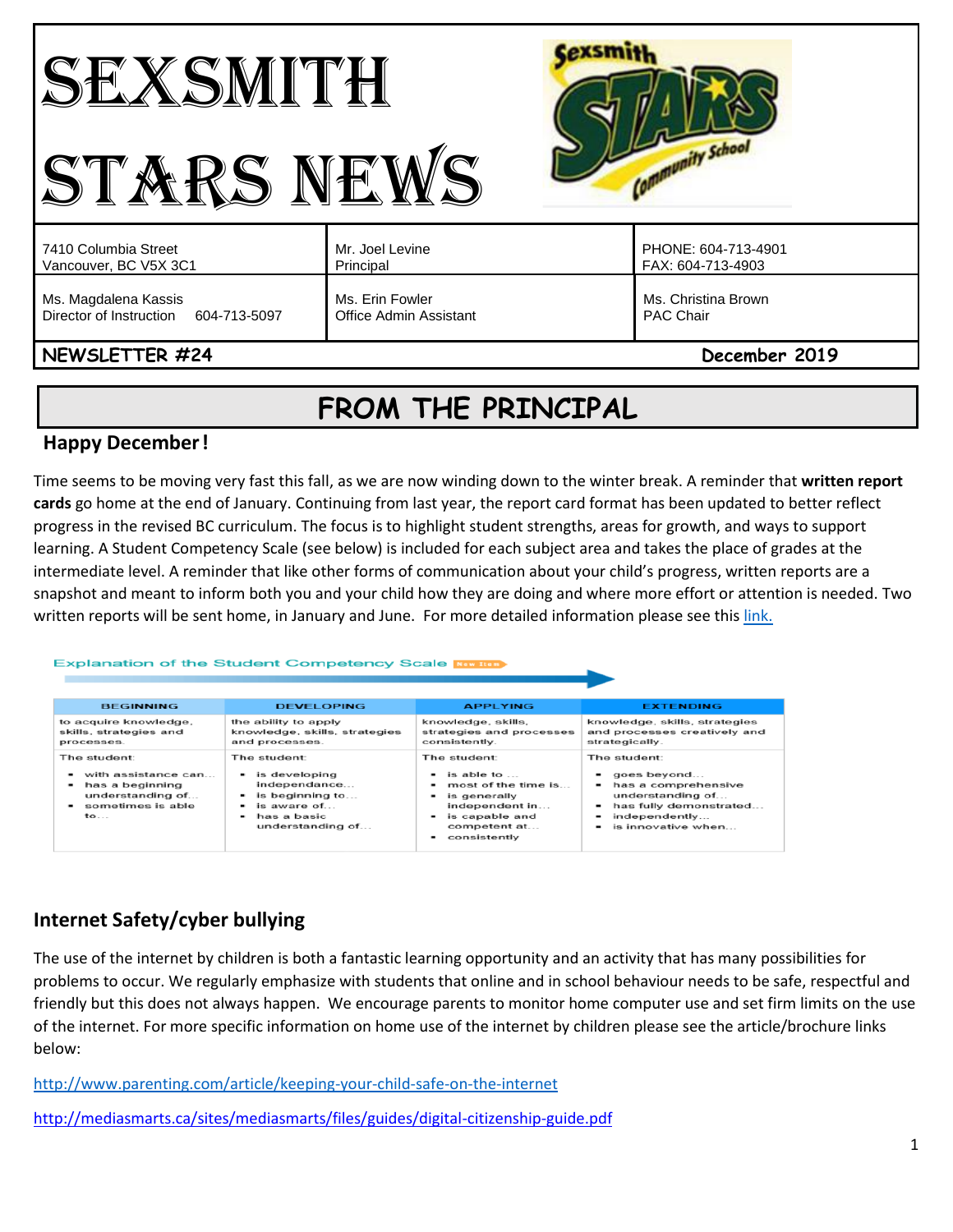# **Pick Up and Drop Off Concerns**



Check out this link for an explanation of the rules for no parking in school zones.

#### <https://vancouver.ca/streets-transportation/school-zones.aspx>

**1. There is NO parking on 59th avenue in front of the school between 8:00am – 5:00pm on school days. Parents who violate this rule are forcing other parents to stop in the middle of 59th avenue to pick up or drop off students creating a** 

**dangerous situation where children need to exit vehicles into oncoming traffic and run between cars. Parents are allowed to drop off and pick up their children but they are not allowed to park and leave their vehicle unattended. Please respect the parking rules and keep our kids safe.**

- **2. Please do not go past the roundabout adjacent to our parking lot when dropping off or picking up students and do not park in the limited spots we have available for school staff.**
- **3.** Go slow anywhere near the school and respect all parking and traffic rules.

# **Sexsmith Afterschool Winter Term Programs**

# **CST-RUN PROGRAMS**

### **□ Art Attack– THURSDAYS / January 16 – March <sup>5</sup> (8 sessions) / 3:00 – 4:30 PM**/ **Grade 1 – 3 / LIBRARY / \$65**

This program is a combination of art and literacy. Students will be able to explore their creativity and make a variety of exciting projects based on a children's book. This is a fun program for younger students who love story time and to be creative. **(max 10 students)**

#### **□ Bake O'clock** – **FRIDAYS / January 17 – March 6 (7 sessions) / 3:00 – 4:30 PM** / **Grade 4– 6 / STAFF ROOM / \$75**

Join our baking program where you will prepare, design and eat delicious - but healthy! - sweet treats each week; and, you can easily make again at home! Participants will learn the fundamental baking skills such as how to use various kitchen utensils, measure ingredients, and simply how to crack an egg.

#### **(max 10 students)**

#### **On-Site Registration – School Office Foyer**

To register, please bring completed forms and payment during the registration period – **Friday, December 13 at 8:30AM and 2:45PM** *(ONLY if there's space available)***.**

Registration for this program is **IN-PERSON** only. Pay by EXACT CASH or CHEQUE to **VANCOUVER SCHOOL BOARD**. Please contact Lovelle Castro if you need assistance paying for the programs at 604-803 1143 or [lcastro@vsb.bc.ca](mailto:lcastro@vsb.bc.ca)

# **CST PARTNER-RUN PROGRAMS**

# **□ Moresports Active Imagination** – **FRIDAYS / January 17 – March 13 (8 sessions) / 3:00 – 4:00 PM** / **Grades K-1 / Gym / \$40**

Polar bear Freeze tag, Fireball Dodgeball, Pirates and Ninjas, 4-corner countries soccer & more! Keep your mind and body active with Moresports Active Imagination Gym Games on Fridays. Moresports Active Imagination Games focuses on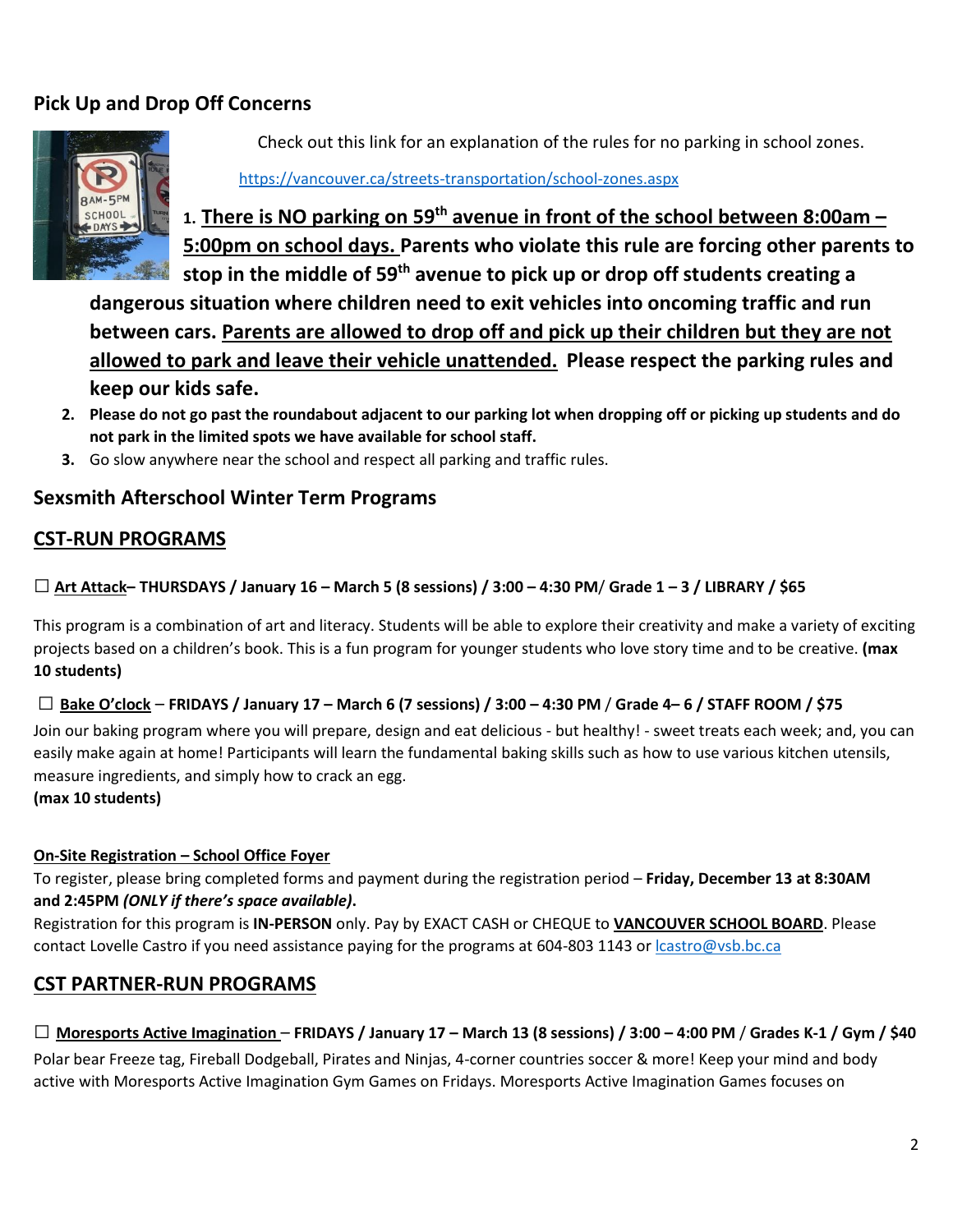developing your fundamental movement skills, team-building, and having fun. Participants are to meet in your elementary school gym at 3:00pm.

### **□ Moresports Dodgeball** – **FRIDAYS / January 17 – March 13 (8 sessions) / 4:00 – 5:00 PM** / **Grades 4-7 / Gym / \$40**

Moresports is introducing a new dodgeball program due to popular demand! This is a great opportunity to meet new friends and have a ton of fun. Our coaches will teach you how to properly throw, catch, and most importantly DODGE! Game styles include: classic, doctor, bench and many more!

#### Registration opens December 3<sup>rd</sup>

Online: *ca.apm.activecommunities.com/vancouver/Activity\_Search* Or by Phone: Marpole-Oakridge CC: 604-257-8180 ext. 1

\*Moresports programs have a "Pay What You Can Policy" For more information, please call Anntuaneth at 604-718-5879.

# **Kindergarten Registration for 2020-21**



#### **Kindergarten registration for children born in 2015 begins on November 1st .**

All Kindergarten applicants are required to submit an application to their English catchment elementary school. This includes families who wish to apply for choice programs (French Immersion, Montessori, etc.) and/or a cross boundary placement.

The priority registration period for Kindergarten opens on **Friday November 1st and closes at 4 pm on Friday January 31st** . Students who submit an application within this priority period will be accommodated before late applicants.

Applying for Kindergarten is a **2-Step process**:

Step 1: Completion of an online application form.

neighbourhood English catchment school.

#### Supporting Documents Needed:

- 1. Proof of residence in Vancouver
- 2. Child's birth certificate
- 3. Immigration documentation (if applicable)
- 4. Immunization records
- 5. Court Orders/Documents (if applicable)



If you want to apply for a Choice program or cross-boundary, you must first apply to your English catchment elementary school. Applications for Choice programs and cross boundary placements will begin to be accepted in early 2020.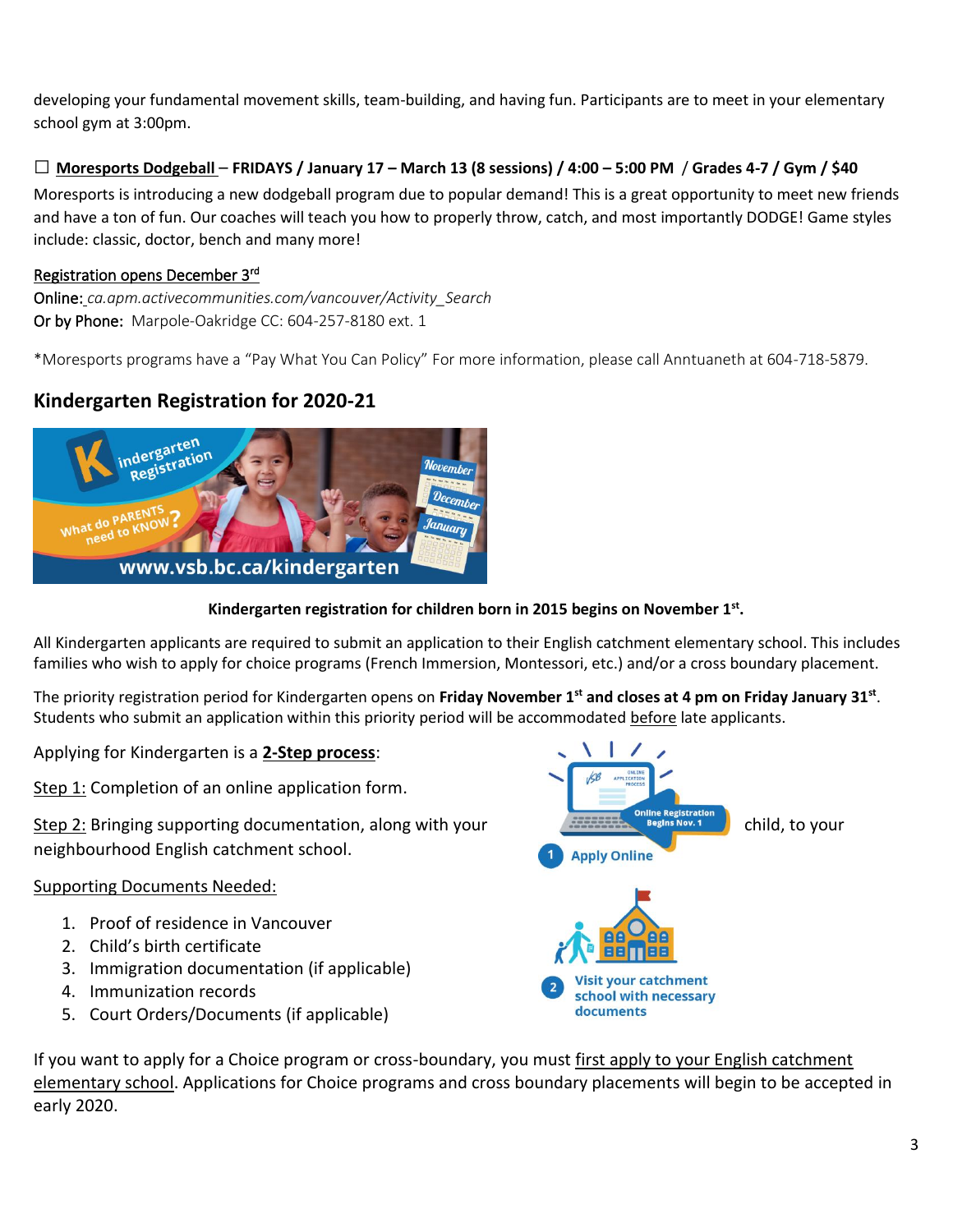In the event there are more in-catchment applicants than available space\* at the school, the following process will be used to prioritize enrolment:

#### **Kindergarten Applications Received Between November 1st and January 31st**

- 1. **In-catchment** Kindergarten applicants with siblings in attendance at the school (and who will be attending next year) will be placed first.
- 2. The names of all other in-catchment registrants will be entered into a **random draw** for the remaining Kindergarten spaces.
- 3. Students who cannot be accommodated will be placed on a waitlist in the order in which their name was drawn.
- 4. Between January 31<sup>st</sup> and the second Friday in June students on the ordered waitlist will be accommodated as space becomes available.

#### **Kindergarten Registrations Received AFTER January 31st**

In-catchment Kindergarten students who apply **after** January 31st will be accommodated if there is space. If there is no space their names will be added to the bottom of the existing waitlist.

Note: There will be no priority given to registrants with siblings if they register after January 31st.

#### **For more information on kindergarten registration visit:** <http://www.vsb.bc.ca/kindergarten>

\* Available Space includes physical capacity, resources, staffing, or educational programs available or planned for a school as defined by the district. (Administrative Procedure 300)

### **Safe Arrival Procedures Reminder**

#### **Reporting Student Absences:**

Student safety is of paramount importance at the Vancouver School District. Ensuring student safety is a shared responsibility. In order to assist schools, we ask parents to notify schools of student absences. **If your child will be absent from school, please phone the school to report this absence as early as possible. Parents should leave a message on the answering service by calling 604-713-4901 choose option #1.** Messages can be received before the office is open. School offices are busy places: consistently notifying the school in advance of your child's absence will significantly improve the efficiency and effectiveness of the Safe Arrival Morning Routine.

#### To Report Your Childs Absence – Please call **604-713-4901 choose option #1** prior to 9 am on the first day of the absence

#### **Student Sign out Procedure:**

**When you pick up your child during the school day, please ensure that you sign them out at the school office.** If you do not sign out your child, they will be unaccounted for, and the school will identify your child as a 'missing' student and will commence a search of school grounds. **If the school staff do not locate the child, and are unable to reach a parent promptly, the school will call the Vancouver Police Department**. Therefore, clear communication is essential for ensuring the safety of your child and to prevent unnecessary searches.

Thank you for helping us keep your children safe!

# **Online School Fee Payment System (including school fees)**

A reminder to register for online payments– a simple process that takes only a few minutes – by visiting **[https://vsb.schoolcashonline.com](https://vsb.schoolcashonline.com/)** or visiting our website at **<http://www.vsb.bc.ca/online-payment>** and following directions to the School Cash Online page. You will need your child's usual first name, last name, and birth date to register. A "**Pay Fees**" button is now installed on our school website for easy access to the system. Cash and cheques will continue to be accepted for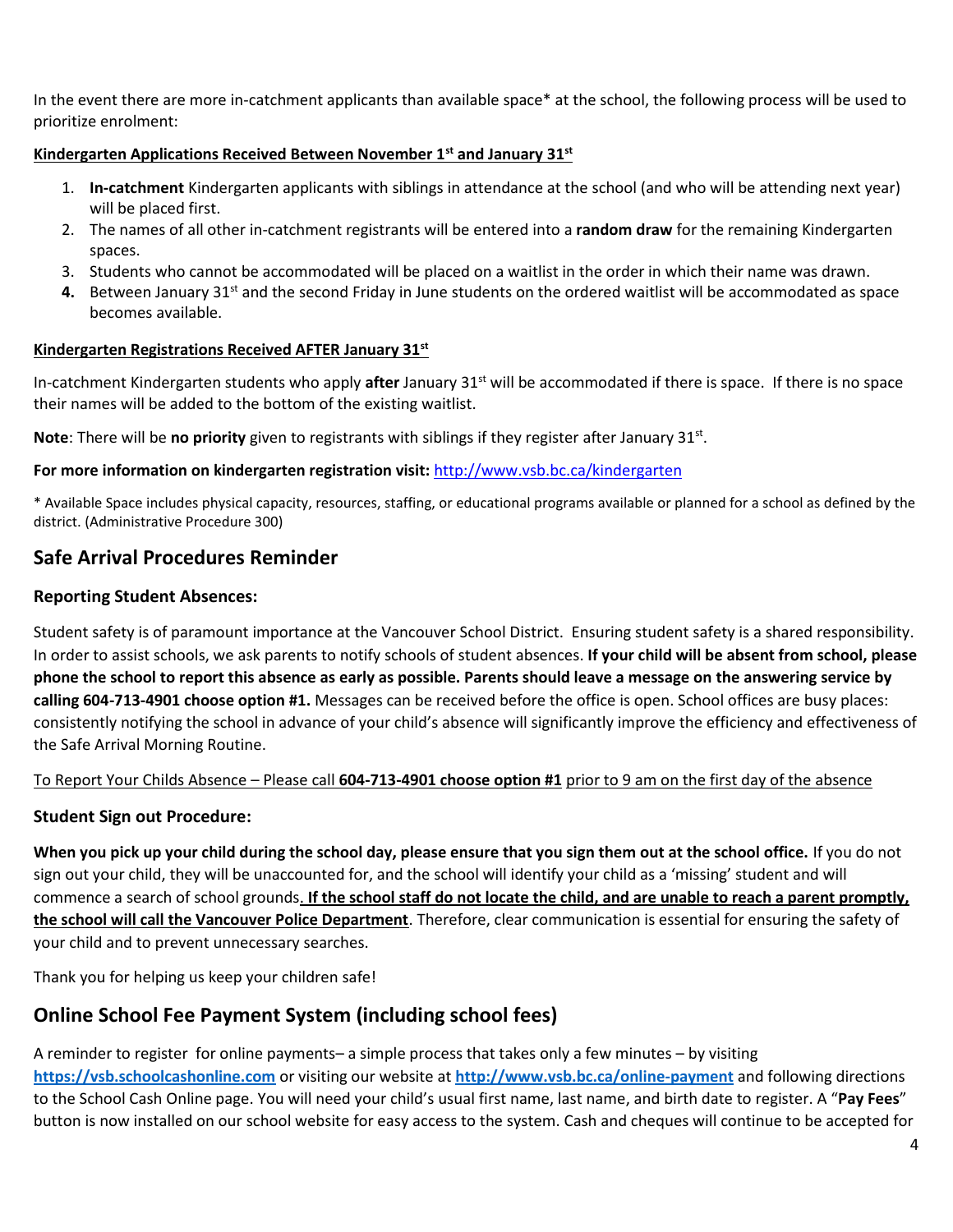school fees, but we encourage everyone to use the new system as it is more secure and efficient. Please note that field trip permission notices will continue to be sent home for a signature and to indicate that you have paid online.

# **PAC Gift Card Fundraiser (see attachment)**



Have you started your holiday shopping?

Still looking for that perfect gift for your family, friends, teachers, or coaches?

**Gift cards** are the perfect gift and you can help support your child's school when you buy one!

Shop from the comfort of your home when you purchase gift cards through Fundscrip, and **Sexsmith** will receive a percentage of the gift card sale.

Choose from over 100 popular retailers like **Toys R Us**, **Gap**, **Cineplex**, **Metropolis at Metrotown** etc.

Please see the **attachment** on how you can start your holiday shopping today!

Don't forget, get your orders in by **Dec 13th** to ensure your receive your gift cards before Christmas!

Please use this link:<https://www.fundscrip.com/Sign-Up.aspx?IID=2CBHHR>

### **PAC News**

The last PAC meeting was held on Thursday November 7 at 6:40pm. Several parents attended. Minutes will be posted on the PAC tab of the school website. The next meeting is on **Thursday December 5** at 6:40pm in the library. All parents are welcome to attend. If you would like to contact PAC or volunteer to help out with a program please email [sexsmithvolunteers@gmail.com](mailto:sexsmithvolunteers@gmail.com) .

# **School Closure for Snow and other Emergencies**

Information regarding school closures in the event of snow, or other emergency situations, will be provided to the following radio and television stations by 6:00 a.m. on the morning of the closure.

CBC (690 AM or 105.7 FM), CKNW (980 AM), CKWX (NEWS 1130 AM),

FAIRCHILD Radio (CJVB AM 1470/CKHG FM 96.1),

BCTV (Global) (cable channel 11), CITY TV (cable channel 13)

# **Bookmarks for Sale by Division 1 – Wednesday December 4th .**

Division 1 will be selling bookmarks to raise money for the Me to We charity. Pre-orders will be held on December 4 in front of the office. There are 5 themes which are: Disney, sports, videogames, patterns, and Sexsmith. Each bookmark is \$1.50 each.